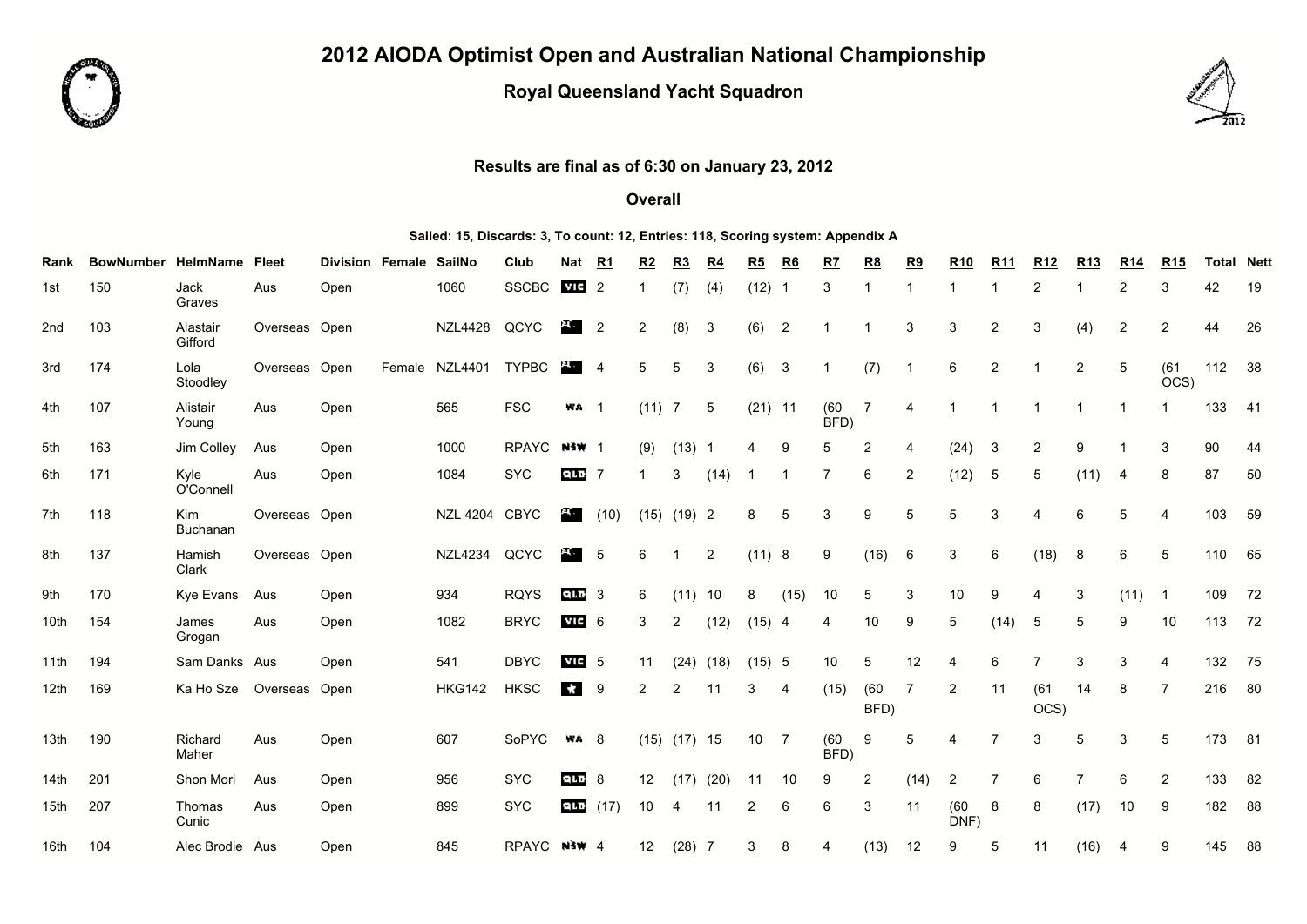| 17th         | 153 | Jaime<br>Swavley            | Aus          | Open     | Female     | 1024           | <b>DAC</b>          | N SW             | (29) | 7    | 3         | 5                  | (22)      | 3    | 13             |      | (18)           | 10   | 10   | 9    | 11             | 10   | 11   | 165         | 96  |
|--------------|-----|-----------------------------|--------------|----------|------------|----------------|---------------------|------------------|------|------|-----------|--------------------|-----------|------|----------------|------|----------------|------|------|------|----------------|------|------|-------------|-----|
| 18th         | 210 | Tyrone<br>Gowans            | Aus          | Open     |            | 1010           | <b>MYC</b>          | $VIG = 3$        |      | 3    | 6         | 9                  | 5         | (16) | 5              | 11   | 9              | 12   | (19) | 10   | 10             | (13) | 13   | 144         | 96  |
| 19th         | 180 | Max Quirk                   | Aus          | Open     |            | 807            | <b>RQYS</b>         | QLD              | (21) |      | 6         | (23)               | 9         | 10   | 2              | 12   | 6              | (18) | 12   | 13   | 8              |      | 6    | 160         | 98  |
| 20th         | 147 | Ho Yin<br>Chik              | Overseas     | Open     |            | <b>HKG143</b>  | <b>HKSS</b>         | $\mathcal{M}$    | (20) | 5    | 5         | 6                  | 5         | 2    | (16)           | 8    | 10             | (17) | 13   | 16   | 4              | 16   | 15   | 158         | 105 |
| 21st         | 132 | Finn<br>Alexander           | Aus          | Open     |            | 932            | <b>WSC</b>          | <b>NSW</b> 12    |      | (38) | 19        | (25)               | 4         | 12   | 6              | 14   | $\overline{7}$ | 6    | 4    | 14   | 6              | (24) | 8    | 199         | 112 |
| 22nd         | 125 | Corentin<br><b>Bretagne</b> | Aus          | Open     |            | FRA81          | CN<br>Saint<br>Paul | $\left  \right $ | 7    | 8    | 9         | 13                 |           | (18) | 13             | (28) | (24)           | 11   | 12   | 10   | $\overline{7}$ | 7    | 13   | 187         | 117 |
| 23rd         | 110 | Annabelle<br>Davies         | Aus          | Open     | Female 728 |                | SoPYC               | WA               | 6    | (20) | $(24)$ 12 |                    | 18        | 12   | 15             | 15   | 11             | 7    | 4    | 6    | (22)           | 8    | 6    | 186         | 120 |
| 24th         | 198 | Sarah Kirke Aus             |              | Open     | Female 769 |                | SoPYC               | WA               | (31) |      |           |                    | 16        | 13   | 11             | 12   | 15             | 15   | 13   | (21) | (29)           | 15   | 21   | 225         | 144 |
| 25th         | 131 | Eva Lorenz Aus              |              | Open     | Female     | 977            | <b>WSC</b>          | <b>QLD</b>       | 16   | 16   | 13        | (28)               | (33)      | - 15 | 12             | (25) | 17             | 22   | 8    | 12   | 2              | 13   | 7    | 239         | 153 |
| 26th         | 142 | Harley<br>Walters           | Aus          | Open     |            | 1079           | RPAYC               | <b>N3W</b> 15    |      | (35) | $(28)$ 20 |                    | 17        | 9    | 18             | (23) | 14             | 7    | 17   | 7    | 16             | 12   | 12   | 250         | 164 |
| 27th         | 155 | James<br>Grover-<br>Grey    | Overseas U12 |          |            | <b>NZL4318</b> | <b>WBC</b>          | ч.               | 14   | 9    | 10        | 7                  | 2         | 22   | 17             | 20   | (23)           | 14   | 18   | 13   | 19             | (26) | (24) | 238         | 165 |
| 28th         | 129 | Elliot<br>Young             | Aus          | U11      |            | 650            | <b>FSC</b>          | WA               | (41) | 26   | 15        | $^{\circ}$ 8       | (30)      | 6    | 2              | (46) | $\overline{2}$ | 14   | 27   | 20   | 21             | 11   | 14   | 283         | 166 |
| 29th         | 179 | Max Paul                    | Aus          | U11      |            | 819            | <b>RPAYC</b>        | <b>NSW 18</b>    |      | 18   | 16        | 16                 | 13        | (19) | 11             | (19) | 10             | 13   | (20) | 9    | 13             | 19   | 10   | 224         | 166 |
| 30th         | 195 | Samantha<br>Simmonds        | Aus          | Open     | Female 438 |                | <b>SYC</b>          | <b>QLD</b>       | (35) | (22) | 9         | 4                  | 19        | 7    | 19             | 14   | 18             | 8    | 14   | 16   | 21             | (37) | 18   | 261         | 167 |
| 31st         | 126 | Daniel<br>Quinlan           | Aus          | Open     |            | 775            | <b>SYC</b>          | vic              | 18   | (46) | 18        | 21                 | 13        | (32) | 25             | 4    | 13             | 8    | 9    | 17   | 17             | 14   | (28) | 283         | 177 |
| 32nd         | 112 | Ben Walsh                   | Aus          | U12      |            | 1045           | <b>RFBYC</b>        | WA               | (27) | 14   | 14        | 23                 | (34)      | (28) | 26             | 17   | 15             | 16   | 11   | 8    | 10             | 12   | 16   | 271         | 182 |
| 33rd         | 168 | KA Chun<br>Siu              | Overseas     | Open     |            | HGK1183 HKSS   |                     | $\mathcal{A}$    | (42) | 8    | -1        | 19                 | 27        | 13   | 8              | 13   | 17             | 22   | 25   | 15   | 24             | (31) | (38) | 303         | 192 |
| 34th         | 113 | <b>Blake</b><br>Selley      | Aus          | Open     |            | 1058           | <b>WSC</b>          | NSW.             | (22) | 13   | 10        | 14                 | 14        | (26) | 14             | 16   | 20             | 19   | 18   | 19   | 18             | (41) | 21   | 285         | 196 |
| 35th         | 106 | Alexander<br>Higgins        | Aus          | U12      |            | 1048           | B&SYC <i>【</i> 】 9  |                  |      | 10   | (37) 6    |                    | 23        | 14   | 8              | 8    | 30             | 20   | (41) | 28   | (50)           | 22   | 19   | 325         | 197 |
| 36th         | 205 | Steven<br>Case              | Aus          | U11      |            | 617            | SSCBC <b>WIE</b> 12 |                  |      | 16   | 21 15     |                    | $(29)$ 21 |      | $\overline{7}$ | 10   | 13             | (33) | 29   | 23   | 18             | (30) | 17   | 294         | 202 |
| 37th         | 214 | Zac<br>Littlewood           | Aus          | U11      |            | 446            | SOPYC WA 14         |                  |      | 21   |           | $(34)$ $(42)$ 17   |           | 20   | 16             | 20   | (25)           | 19   | 15   | 12   | 20             | 16   | 15   | 306         | 205 |
| <b>3</b> Rth | 186 | Nicholae                    | Διιe         | $n_{nn}$ |            | 1012           | MVC.                | VII- 11          |      |      |           | (25) 20 (20) 21 17 |           |      | 20             | 11   | 10             | (クら) | つつ   | 17   | 15             | つら   | 16   | $203$ $214$ |     |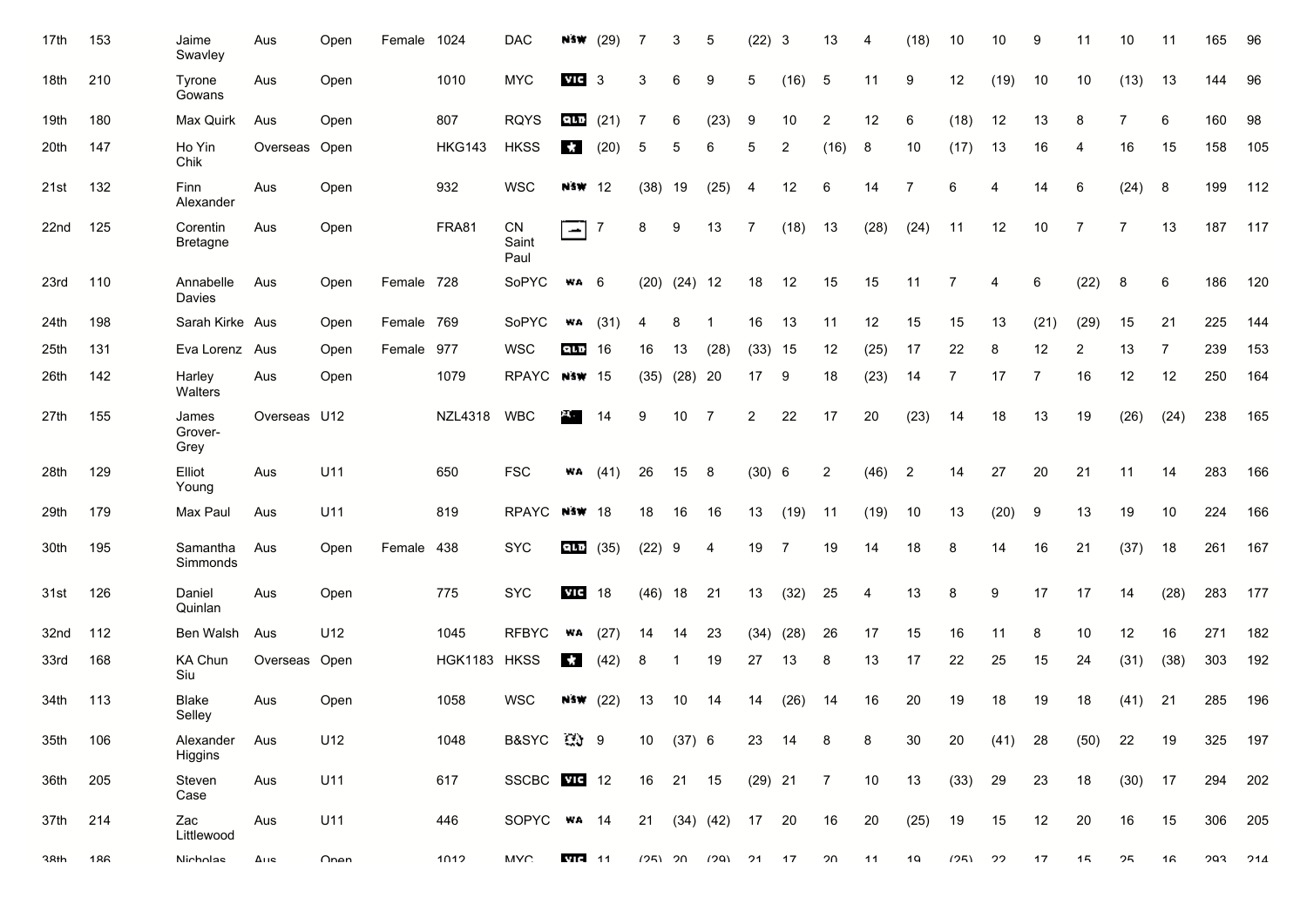| <b>~~</b> … | $\sim$ | i vivi iviuv<br>Sharman                    | , wu         | $\mathsf{v}_{\mathsf{P}}$ |              | $\sim$         |                     |               |              |           |                  |      |           |             |              |           |      |              |              |      |      |      |      |         |     |
|-------------|--------|--------------------------------------------|--------------|---------------------------|--------------|----------------|---------------------|---------------|--------------|-----------|------------------|------|-----------|-------------|--------------|-----------|------|--------------|--------------|------|------|------|------|---------|-----|
| 39th        | 208    | Thomas<br>Little                           | Aus          | U12                       |              | 911            | <b>SYC</b>          | qın           | 15           | 23        | 12               | (33) | 20        | (26)        | 20           | 18        | 23   | (60)<br>DNF) | 10           | 11   | 24   | 18   | 23   | 336     | 217 |
| 40th        | 175    | Matt<br>Meaney                             | Aus          | U11                       |              | 747            | <b>B&amp;SYC</b>    | -Cù           | (60)<br>BFD) | 14        | 21               | 30   | 7         | 24          | 14           | 17        | (34) | (32)         | 16           | 27   | 20   | 21   | 12   | 349     | 223 |
| 41st        | 120    | Charlotte<br>Griffin                       | Aus          | Open                      | Female 821   |                | <b>MHYC</b>         | NSW.          | (60)<br>DNF) |           | $(29)$ $(30)$ 10 |      | 10        | 25          | 22           | 23        | 8    | 21           | 26           | 25   | 19   | 20   | 17   | 345     | 226 |
| 42nd        | 123    | Claire<br>McInally                         | Aus          | Open                      | Female 854   |                | <b>SYC</b>          | QLD           | 19           | $(42)$ 25 |                  | 19   | 9         | (36)        | 12           | 27        | 19   | 15           | 16           | (32) | 26   | 19   | 20   | 336     | 226 |
| 43rd        | 213    | Yat Ming<br>Tsoi                           | Overseas U12 |                           |              | <b>HKG140</b>  | <b>HKSS</b>         | $\mathcal{R}$ | 11           | 13        | 16               | 16   | 14        | 27          | 21           | 21        | 26   | (29)         | 21           | 14   | (48) | (32) | 26   | 335     | 226 |
| 44th        | 130    | Emanuel<br>Blanch                          | Aus          | Open                      |              | 856            | <b>RQYS</b>         | <b>QLD</b>    | 26           | 4         | 4                | 28   | 16        | 16          | 23           | 6         | 29   | 29           | (30)         | 23   | (32) | 29   | (30) | 325     | 233 |
| 45th        | 134    | Flinders<br>Apsitis-<br>Lynch              | Aus          | Open                      |              | 394            | <b>RQYS</b>         | <b>QLD</b>    | 30           | 25        | 18               | 27   | (31)      | 19          | (35)         | 26        | (53) | 11           | 24           | 15   | 15   | 15   | 18   | 362     | 243 |
| 46th        | 199    | Sarah<br>Philip                            | Aus          | Open                      | Female 919   |                | <b>SSCBC</b>        | <b>VIC</b>    | 28           | 24        | $(35)$ 29        |      | 25        | 18          | (60)<br>BFD) | (32)      | 20   | 20           | 22           | 19   | 9    | 21   | 11   | 373     | 246 |
| 47th        | 161    | Jayden                                     | Aus          | Open                      |              | 482            | SOPYC               | W A           | - 13         |           | $(37)$ $(43)$ 21 |      | 34        | 29          | 25           | 15        | 8    | 31           | 26           | 18   | 12   | 23   | (37) | 372     | 255 |
|             |        | Dalton                                     |              |                           |              |                |                     |               |              |           |                  |      |           |             |              |           |      |              |              |      |      |      |      |         |     |
| 48th        | 220    | Chelsea<br>Connor                          | Aus          | Open                      | Female 931   |                | RPAYC NSW 21        |               |              | 20        | $(45)$ 35        |      | (47)      | (41)        | 36           | 25        | 24   | 9            | 28           | 26   | 23   | 9    | 14   | 403     | 270 |
| 49th        | 149    | Hugu<br>Llewelyn                           | Aus          | Open                      |              | 749            | <b>SSCBC</b>        | <b>VIC</b>    | 35           | 21        | 27               | (38) | (48)      | -25         | 23           | 18        | 25   | (60)<br>DNF) | 15           | 26   | 27   | 14   | 22   | 424     | 278 |
| 50th        | 145    | Harry<br>Corston                           | Aus          | U11                       |              | <b>NZL2242</b> | <b>CBYC</b>         | д.,           | 10           | 17        | 22               | 24   |           | 11          | 32           | 36        | (43) | (38)         | (41)         | 22   | 36   | 34   | 34   | 401     | 279 |
| 51st        | 138    | Hamish<br>Fleetwood                        | Aus          |                           |              | 1080           | SSCBC THE           |               | (60)<br>DNF) | 24        | 25               | 32   | 20        | 24          | 30           | 3         | 16   | 25           | 31           | (35) | 22   | 29   | (37) | 413     | 281 |
| 52nd        | 185    | <b>Nic</b><br>Andersen                     | Aus          | U12                       |              | 897            | <b>RPAYC</b>        | <b>N3W</b> 31 |              | 32        | (39)             | 18   | 22        | 20          | 21           | 22        | 22   | 17           | (60)<br>DNF) | (34) | 27   | 30   | 20   | 415     | 282 |
| 53rd        | 211    | Victoria<br>Swadling                       | Aus          | Open                      | Female 511   |                | <b>SYC</b>          | QLD           | 23           | (43)      | $(44)$ $(39)$    |      | 18        | 37          | 24           | 34        | 16   | 23           | 17           | 29   | 12   | 28   | 28   | 415     | 289 |
| 54th        | 148    | Hugo<br>Hamilton                           | Aus          | U12                       |              | 441            | <b>SBSC</b>         | 143           | 22           | 18        | 11               | 9    | $(47)$ 14 |             | (60)<br>BFD) | 32        | 31   | (43)         | 27           | 41   | 28   | 36   | 25   | 444     | 294 |
| 55th        | 124    | Clémentine Overseas U12<br><b>Bretagne</b> |              |                           | Female FRA85 |                | CN<br>Saint<br>Paul | الكر          | 29           | 32        | 12               | 17   | 27        | 31          | 18           | 26        | 32   | 27           | 24           | (40) | (36) | 33   | (42) | 426     | 308 |
| 56th        | 172    | Lachlan<br>Dare                            | Aus          | U12                       |              | 1040           | <b>SSCBC</b>        |               | $T = (40)$   |           | 28 23 22         |      | 33        | (60<br>BFD) | 27           | 29        | 29   | (34)         | 19           | 22   | 28   | 27   | 22   | 443     | 309 |
| 57th        | 184    | Natasha<br>White                           | Aus          | Open                      | Female 259   |                | <b>RQYS</b>         | QLD 23        |              | 26        | 32               | (47) | 35        | 34          | 34           | $(49)$ 21 |      | (60)<br>DNF) | 21           | 24   | 25   | 17   | 19   | 467 311 |     |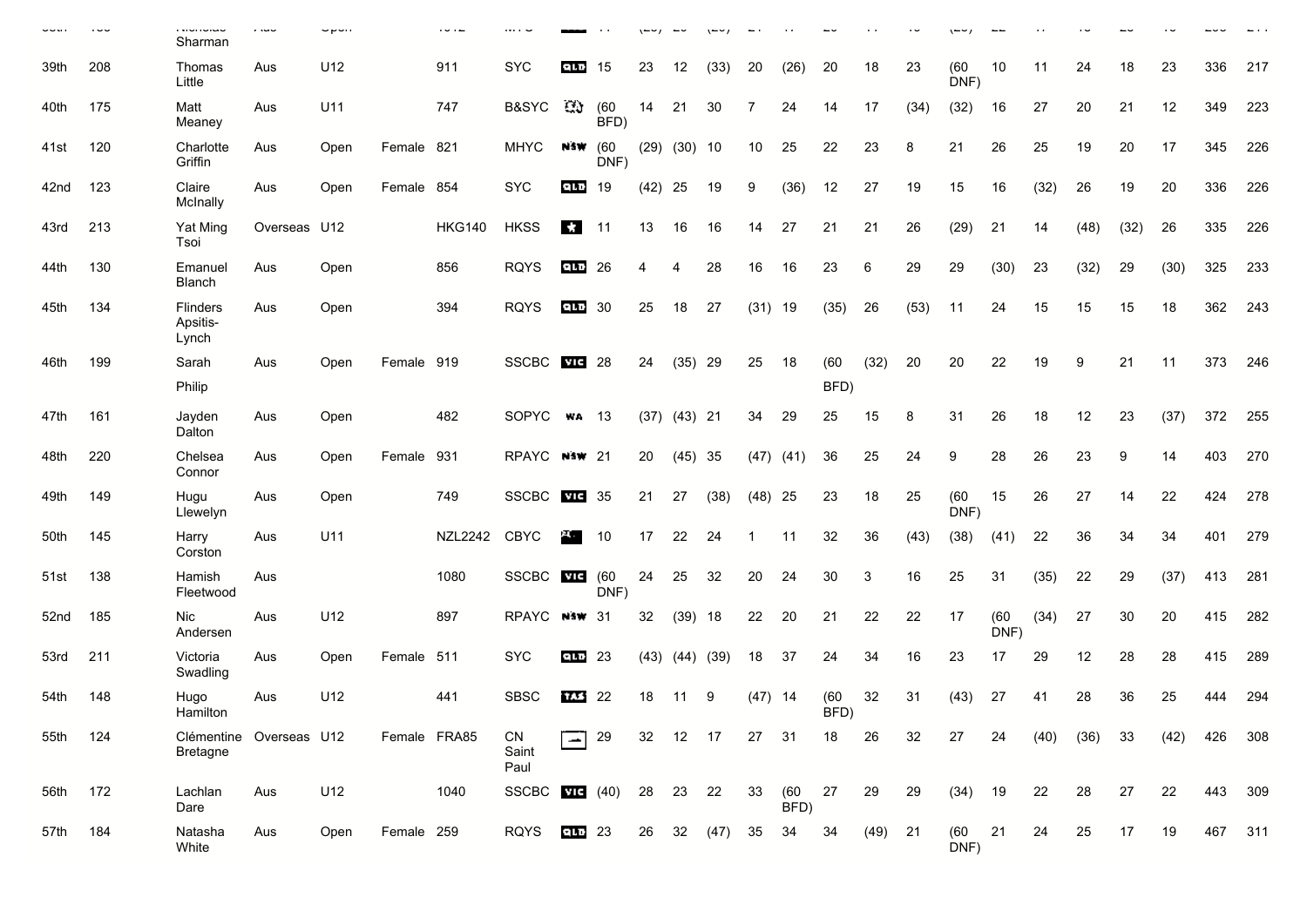| 58th | 122 | Chloe<br>Fisher         | Aus | Open | Female 827 |      | <b>TYC</b>   | <b>TAS</b>    | 24           | 23   | 22               | 22   | (45) | 22   | 17   | 22               | 26        | 37           | 35           | (46)            | (39) | 27           | 39           | 446 | 316 |
|------|-----|-------------------------|-----|------|------------|------|--------------|---------------|--------------|------|------------------|------|------|------|------|------------------|-----------|--------------|--------------|-----------------|------|--------------|--------------|-----|-----|
| 59th | 127 | Dorian<br>Marshall      | Aus | Open |            | 393  | <b>RPAYC</b> | <b>NSW</b>    | 32           | 28   | 29               | 30   | 29   | 23   | 31   | 19               | 22        | 23           | (60)<br>DNF) | (42)            | 29   | 35           | (36)         | 468 | 330 |
| 60th | 176 | Matthew<br><b>Bates</b> | Aus | Open |            | 407  | <b>MYC</b>   | vic           | 19           | 35   | $(48)$ 13        |      | 28   | 21   | 39   | 28               | 32        | (40)         | 28           | 30              | 23   | 35           | (61)<br>DNF) | 480 | 331 |
| 61st | 140 | Hannah<br><b>Bates</b>  | Aus | Open | Female 494 |      | <b>RQYS</b>  | <b>QLD</b>    | (60)<br>BFD) | 36   | 23               | (48) | 39   | 28   | 19   | 21               | 27        | 13           | 35           | 21              | 34   | 37           | (44)         | 485 | 333 |
| 62nd | 187 | Nick Joel               | Aus | U11  |            | 1073 | <b>SSCBC</b> | <b>VIC</b>    | 26           | (44) | (45)             | 39   | 36   | 38   | 33   | 30               | 28        | 35           | (42)         | 25              | 30   | 18           | 24           | 493 | 362 |
| 63rd | 135 | Flynn Rohr              | Aus | Open |            | 218  | RPAYC        | <b>NSW 24</b> |              | (49) | 43               | 37   | 25   | (45) | 26   | 34               | 28        | 16           | 39           | (52)            | 32   | 38           | 23           | 511 | 365 |
| 64th | 158 | Jamie<br>Rosenberg      | Aus | Open |            | 923  | <b>WSC</b>   | N SW          | -28          | 40   | 31               | (50) | 24   | 39   | 22   | 24               | 39        | (42)         | 30           | 34              | (46) | 22           | 32           | 503 | 365 |
| 65th | 203 | Sophie<br>Jackson       | Aus | Open | Female     | 1059 | <b>MYC</b>   | vic           | 20           | 38   | (50)             | -31  | (42) | - 31 | (43) | 41               | 33        | 21           | 20           | 41              | 14   | 42           | 36           | 503 | 368 |
| 66th | 139 | Hamish<br>Swain         | Aus | U10  |            | 734  | <b>WSC</b>   | QLD           | 25           | 31   | 14               | 40   | (43) | 17   | 40   | 35               | 35        | 30           | 34           | 39              | 35   | (41)         | (41)         | 500 | 375 |
| 67th | 151 | Jack Lewis              | Aus | Open |            | 1002 | <b>SSCBC</b> | vic           | (60)<br>DNF) | 34   | 32               | 36   | 19   | 42   | 29   | 33               | 21        | 31           | 40           | 27              | 33   | (60)<br>DNF) | (61)<br>DNF) | 558 | 377 |
| 68th | 218 | Emily<br>Patching       | Aus | Open |            | 509  | <b>ASC</b>   | C)            | (60)<br>DNF) |      | $(48)$ $(54)$ 41 |      | 12   | 30   | 32   | 38               | 39        | 35           | 36           | 28              | 26   | 34           | 27           | 540 | 378 |
| 69th | 143 | Harrison<br>Ede         | Aus | Open |            | 830  | <b>SYC</b>   | <b>VIC</b>    | 41           | 39   | 42               | 31   | 28   | 23   | 37   | 31               | (46)      | 37           | (46)         | (48)            | 13   | 28           | 35           | 525 | 385 |
| 70th | 101 | Abbey<br>Schwarz        | Aus | Open | Female     | 486  | <b>DBYC</b>  | VIC           | 16           |      | $(51)$ $(47)$ 46 |      | (52) | 45   | 45   | 30               | 41        | 30           | 25           | 36              | 31   | 17           | 26           | 538 | 388 |
| 71st | 146 | Harry Kaye              | Aus | Open |            | 501  | <b>FSC</b>   | WA            | 27           | (47) | 46               | (51) | (49) | 29   | 24   | 37               | 33        | 36           | 47           | 37              | 30   | 20           | 31           | 544 | 397 |
| 72nd | 117 | Campbell<br>Rickard     | Aus | U12  |            | 581  | <b>SYC</b>   | vic           | 13           | (52) | (49)             | -27  | (44) | 39   | 37   | 37               | 40        | 38           | 38           | 33              | 43   | 26           | 27           | 543 | 398 |
| 73rd | 152 | Jack<br>Waldron         | Aus | U12  |            | 828  | <b>TYC</b>   | TAS:          | 36           | (48) | 30               | (55) | 40   | 38   | (42) | 41               | 37        | 34           | 29           | 24              | 31   | 33           | 33           | 551 | 406 |
| 74th | 196 | Sara<br>Copeland        | Aus | Open | Female 835 |      | RPAYC        | <b>NSW</b> 25 |              | 39   | 20               | 40   | 30   | 46   | 40   | (47)             | 35        | 28           | (60)<br>DNF) | 35              | 40   | 31           | (61)<br>DNF) | 577 | 409 |
| 75th | 108 | Andrew<br>Meligonis     | Aus | Open |            | 874  | <b>MSC</b>   | QLD           | 37           | (45) | 33               | 38   | 36   | 33   | (46) | 36               | 36        | 33           | 32           | 29              | 42   | 24           | (45)         | 545 | 409 |
| 76th | 159 | Jasmin<br>Galbraith     | Aus | Open | Female 445 |      | SBSC         | 133 38        |              | 19   | $(48)$ 8         |      | 35   | 33   | 36   | $\Lambda\Lambda$ | $(51)$ 44 |              | າາ           | $\overline{17}$ | (49) | - 40         | 40           | 564 | 416 |
| 77th | 192 | Ryan<br>Cherry          | Aus | Open |            | 862  | <b>SYC</b>   | $VIG$ 40      |              | 47   | $(49)$ 32        |      | 40   | (51) | 44   | (49)             | 37        | 24           | 39           | 36              | 25   | 25           | 29           | 567 | 418 |
| 78th | 193 | Ryan<br>McVey           | Aus | U10  |            | 812  | <b>MSC</b>   | <b>QLD</b>    | (60<br>DNF)  | 30   | 36               | 26   | 23   | 40   | 29   | 24               | 38        | (60)<br>DNF) | 44           | 42              | (53) | 46           | 42           | 593 | 420 |
| 79th | 141 | Hannah<br>Ranner        | Aus | Open | Female 693 |      | MHYC         | <b>NSW</b> 17 |              |      | $(57)$ $(51)$ 35 |      | 37   | 48   | 41   | 42               | 38        | 18           | 38           | 30              | (51) | 49           | 29           | 581 | 422 |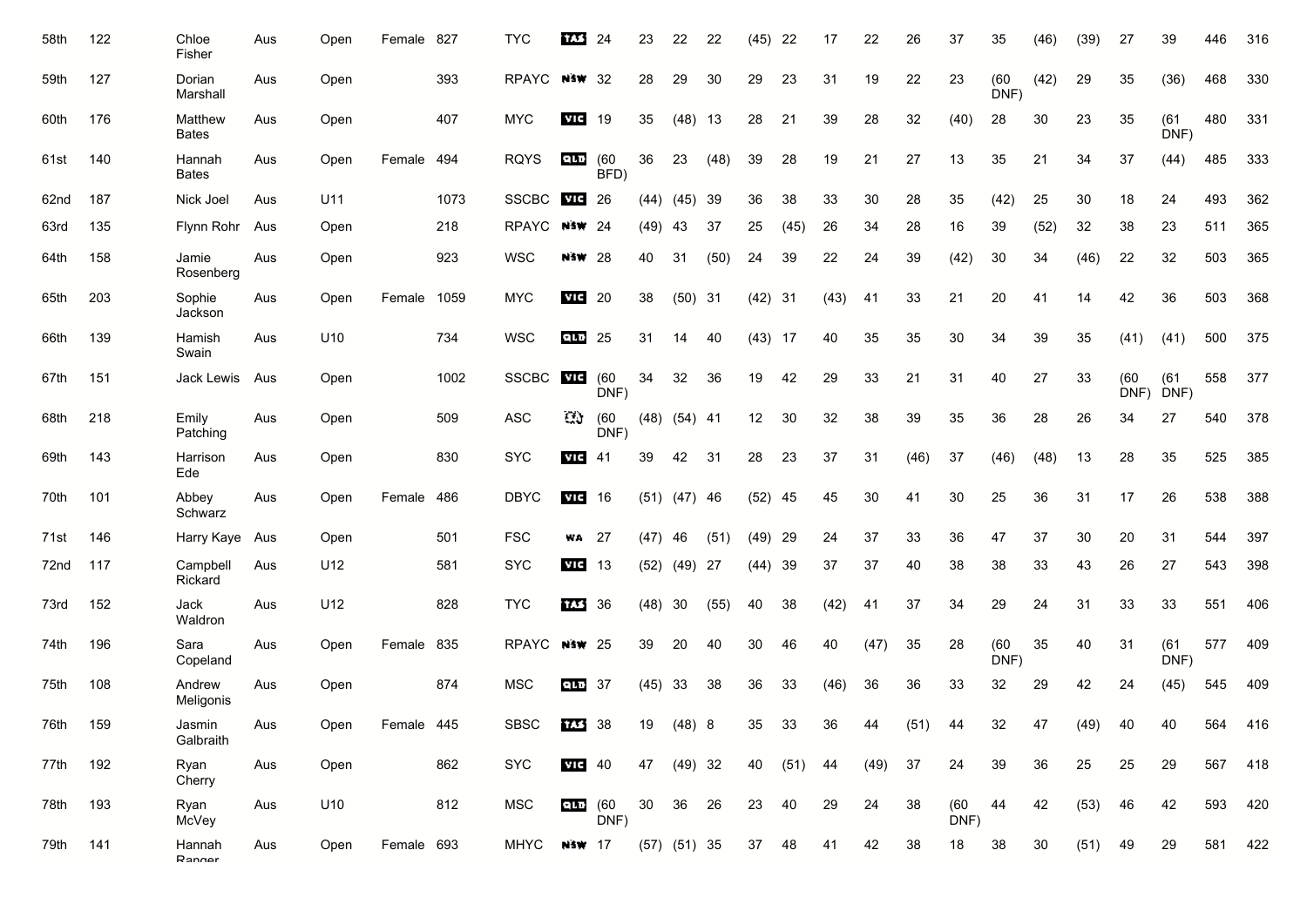| 80th      | 178 | Matthew<br>Swavley        | Aus | U11  |            | 491  | <b>DAC</b>  | NSW        | (60)<br>DNF)        | 17        | 27         | 34           | 26        | 41           | 31               | 47   | 47           | (60<br>DNF)  | (60)<br>DNF)    | 37   | 48               | 39               | 31                 | 605 | 425 |
|-----------|-----|---------------------------|-----|------|------------|------|-------------|------------|---------------------|-----------|------------|--------------|-----------|--------------|------------------|------|--------------|--------------|-----------------|------|------------------|------------------|--------------------|-----|-----|
| 81st      | 164 | Joal<br>Mackenzie         | Aus | U12  |            | 839  | B&SYC       | Cù         | 39                  | 34        | 44         | (46)         | 37        | 30           | 38               | 46   | 36           | (47)         | 33              | 20   | 35               | (48)             | 34                 | 567 | 426 |
| 82nd      | 102 | Aidan<br>Gummow           | Aus | U11  |            | 960  | <b>WSC</b>  | QLD        | 36                  | 33        | 26         | (60)<br>BFD) | 38        | 42           | 35               | 40   | 34           | 41           | 33              | 43   | (49)             | 45               | (49)               | 604 | 446 |
| 83rd      | 204 | Stan Austin Aus           |     | Open |            | 1021 | <b>SYC</b>  | <b>VIC</b> | 39                  | 27        | (53)       | 34           | 32        | 49           | 27               | 43   | (60)<br>DNC) | 47           | (60)<br>DNF)    | 38   | 39               | 36               | 39                 | 623 | 450 |
| 84th      | 197 | Sarah<br>Beavan           | Aus | Open | Female 833 |      | RPAYC       | NSW        | (60)<br>DNF)        | 49        | 39         | 36           | (50)      | 34           | 48               | (52) | 30           | 27           | 37              | 44   | 38               | 43               | 30                 | 617 | 455 |
| 85th      | 219 | Zak<br>Rowdon             | Aus | Open |            | 485  | <b>WYC</b>  | vic        | (60<br>DNF)         | 46        | 15         | 37           | 31        | 52           | 50               | 45   | 44           | 32           | (60)<br>DNF)    | 31   | (60)<br>DNF)     | 40               | 35                 | 638 | 458 |
| 86th      | 206 | Stewart<br>Ford           | Aus | U11  |            | 873  | <b>RQYS</b> | etto       | (60)<br>DNF)        | 19        | 38         | 47           | 38        | 32           | 28               | 35   | 54           | 39           | 34              | 47   | 47               | (60)             | (60)<br>DNF) DNS)  | 638 | 458 |
| 87th      | 157 | James Job                 | Aus | Open |            | 731  | <b>RQYS</b> | <b>QLD</b> | -37                 | (54)      | (52)       | 45           | (53)      | -43          | 46               | 48   | 42           | 26           | 23              | 31   | 37               | 45               | 38                 | 620 | 461 |
| 88th      | 182 | Michael<br>Parks          | Aus | U10  |            | 910  | <b>SYC</b>  | vic        | 33                  | 33        | 40         | 33           | $(44)$ 35 |              | 60<br><b>DNE</b> | 39   | 42           | (45)         | 36              | (43) | 37               | 43               | 33                 | 596 | 464 |
| 89th      | 133 | Finn<br>Hartnett          | Aus | Open |            | 957  | <b>SYC</b>  | vic        | 32                  | 37        | 33         | 43           | (50)      | -36          | 43               | 40   | (55)         | 48           | 37              | (49) | 41               | 32               | 48                 | 624 | 470 |
| 90th      | 183 | Monet<br>Mooney           | Aus | Open | Female 841 |      | <b>SYC</b>  | <b>QLD</b> | (60)<br>DNF)        | 45        | 35         | 44           | 24        | 43           | 47               | 38   | 27           | 28           | 49              | 33   | (59)<br>DNC)     | 59<br><b>DNC</b> | (60)<br>DNC)       | 651 | 472 |
| 91st      | 115 | Brendan<br>Hoffman        | Aus | U12  |            | 677  | <b>WSC</b>  | QLD        | 34                  | 43        | 34         | (60)<br>BFD) | (51)      | (60)<br>BFD) | 41               | 39   | 44           | 43           | 23              | 38   | 41               | 47               | 47                 | 645 | 474 |
| 92nd      | 116 | Callum<br>Green           | Aus | U10  |            | 800  | <b>FSC</b>  | WA         | 42                  | 44        | (46)       | 25           | 46        | 27           | (49)             | 29   | 45           | 39           | 42              | 45   | (47)             | 44               | 46                 | 616 | 474 |
| 93rd      | 144 | Harrison<br>Sly           | Aus | U12  |            | 645  | <b>YYC</b>  | vic        | (60)<br>DNF)        | 27        | 29         | 26           | 26        | 44           | 28               | 45   | 52           | 40           | 45              | 55   | (59)<br>DNC) DNC | 59               | (60)<br>DNC)       | 655 | 476 |
| 94th      | 111 | Ashlegh<br>Coles          | Aus | Open | Female 933 |      | RPAYC NEW   |            | (60<br>DNF)         | 22        | 41         | 24           | 42        | 37           | 39               | 33   | 58           | 48           | (60)<br>DNF)    | 51   | 45               | 38               | (61)<br>DNF)       | 659 | 478 |
| 95th      | 212 | William<br>Evans          | Aus | Open |            | 879  | <b>TYC</b>  | 17.3       | 43                  | 36        | 41         | 43           | 45        | 47           | 33               | 59   | (61)<br>DNF) | (60)<br>DNF) | (60)<br>DNF)    | 40   | 44               | 23               | 25                 | 660 | 479 |
| 96th      | 166 | Joshua<br>Hinks           | Aus | U10  |            | 925  | <b>BSYC</b> | $\alpha$   | 34                  | 42        | (50)       | (53)         | 41        | 46           | 45               | 27   | (52)         | 36           | 44              | 46   | 40               | 42               | 41                 | 639 | 484 |
| 97th      | 191 | Romy                      | Aus | U12  | Female 748 |      | <b>MSC</b>  | <b>VIC</b> | (60                 | 29        | 26         | 50           | 46        | 56           | 30               | 31   | 31           | (60)         | (60             | 51   | 52               | 60               | 60                 | 702 | 522 |
| 98th      | 128 | Abbott<br>Ella<br>Sharman | Aus | U12  | Female 528 |      | <b>MYC</b>  | vic        | DNF)<br>(60<br>DNF) | $(55)$ 38 |            | 52           | (54)      | 50           | 51               | 50   | 47           | 26           | DNF) DNF)<br>40 | 53   | 33               | DNF DNS<br>39    | 43                 | 691 | 522 |
| 99th      | 177 | Matthew<br>Rogers         | Aus | U12  |            | 869  | RQYS        | que        | (60<br>BFD)         |           | (54) 51 41 |              | 49        | 40           | 44               | 50   | 40           | 46           | 48              | 32   | 34               | 51               | (60<br>DNS)        | 700 | 526 |
| 100th 202 |     | Simone<br>$M$ $\sim$ d    | Aus | Open | Female 976 |      | RQYS        | ELLE 30    |                     |           | 57 (58) 48 |              | 52        | 55           | 52               | 53   | 43           | 41           | 31              | 39   | 45               | (60)             | (60<br>DNIE) DNIEI | 724 | 546 |

Ranger